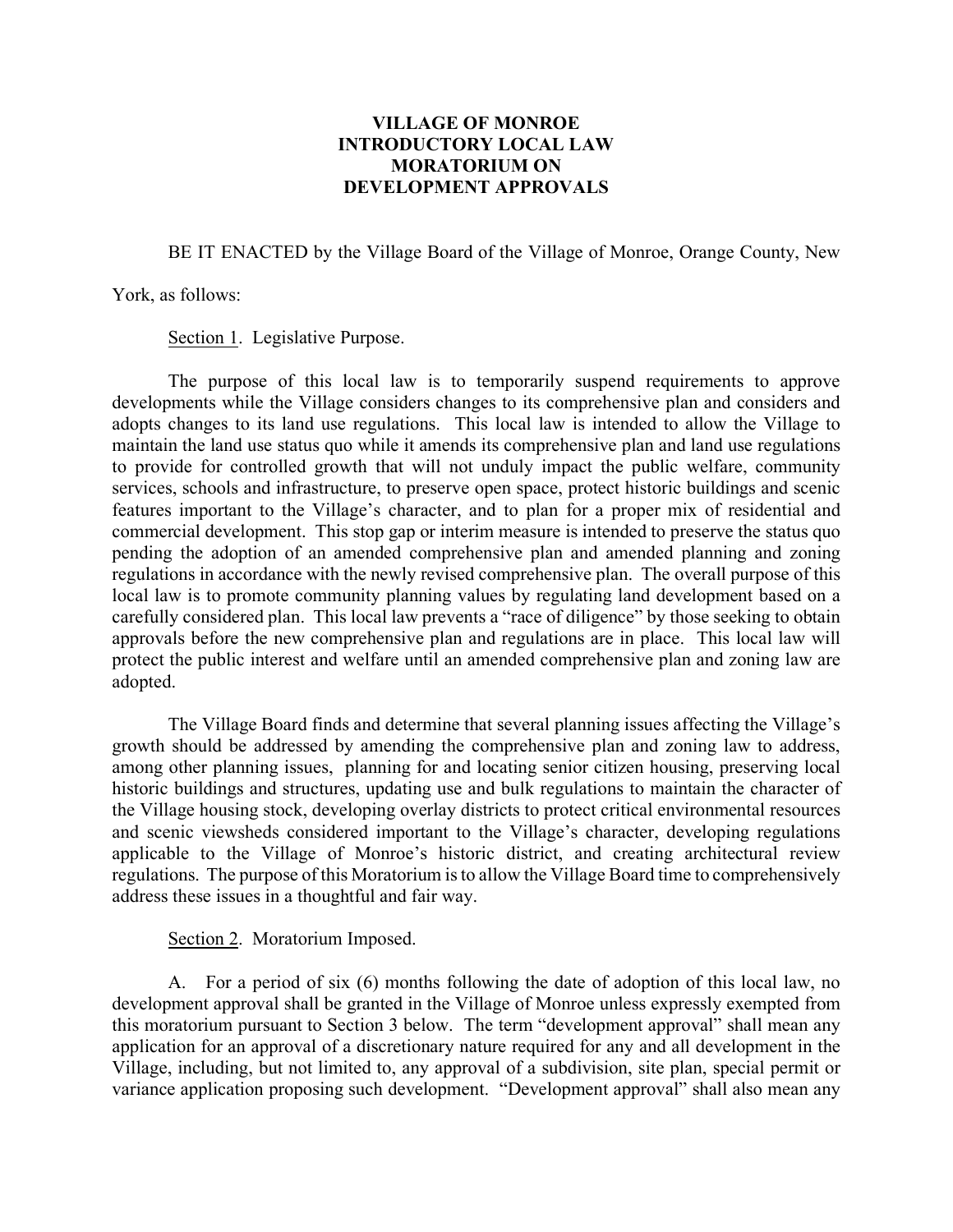permit for clearing, filling and grading where such permit is not part of or necessary to an approved subdivision, special permit or site plan that has completed SEQR and has applied for and received a permit pursuant for said approval. In addition, no new applications for any development approval shall be accepted and/or processed by any of the Village's boards, unless expressly exempted from this moratorium pursuant to Section 3 below. This local law is binding on all Village boards, officers and employees and on all persons and property requiring a development approval within the Village.

B. This moratorium may be extended by two (2) additional periods of up to three (3) months by resolution of the Village Board upon a finding of need for such extension.

C. During the period of the moratorium, the Village shall endeavor to adopt an amended comprehensive plan and planning and zoning regulations of development in the Village.

Section 3. Exceptions to Moratorium.

A. The following types of development approvals or building permits may be granted or conditionally granted during the moratorium:

- 1. A building permit for the construction of a single-family or two-family home on an approved lot, or for the addition of an accessory building or structure to an existing single-family or two-family home.
- 2. Approval by the Zoning Board of Appeals of an application for an interpretation or an area variance for the construction of a single-family or two-family home on an approved lot, or for the addition of an accessory building or structure to an existing single-family or two-family home.
- 3. Approval of an application for the adaptive reuse of a Historic Building pursuant to Village Code § 200-61.1.
- 4. Approval of a lot line adjustment.
- 5. Approval of an addition, alteration or reconstruction of an existing structure which results in no material change in such structure and which is not intended or designed to accommodate any new or different use of such structure.
- 6. Subdivisions that have received preliminary Planning Board approval and have been signed by the Chairman of the Planning Board prior to the date of adoption of this law.
- 7. Applications for site plan and/or special permit that have received conditional or final Planning Board approval.
- 8. Amendment to an approved site plan for the purpose of satisfying a condition of the original site plan.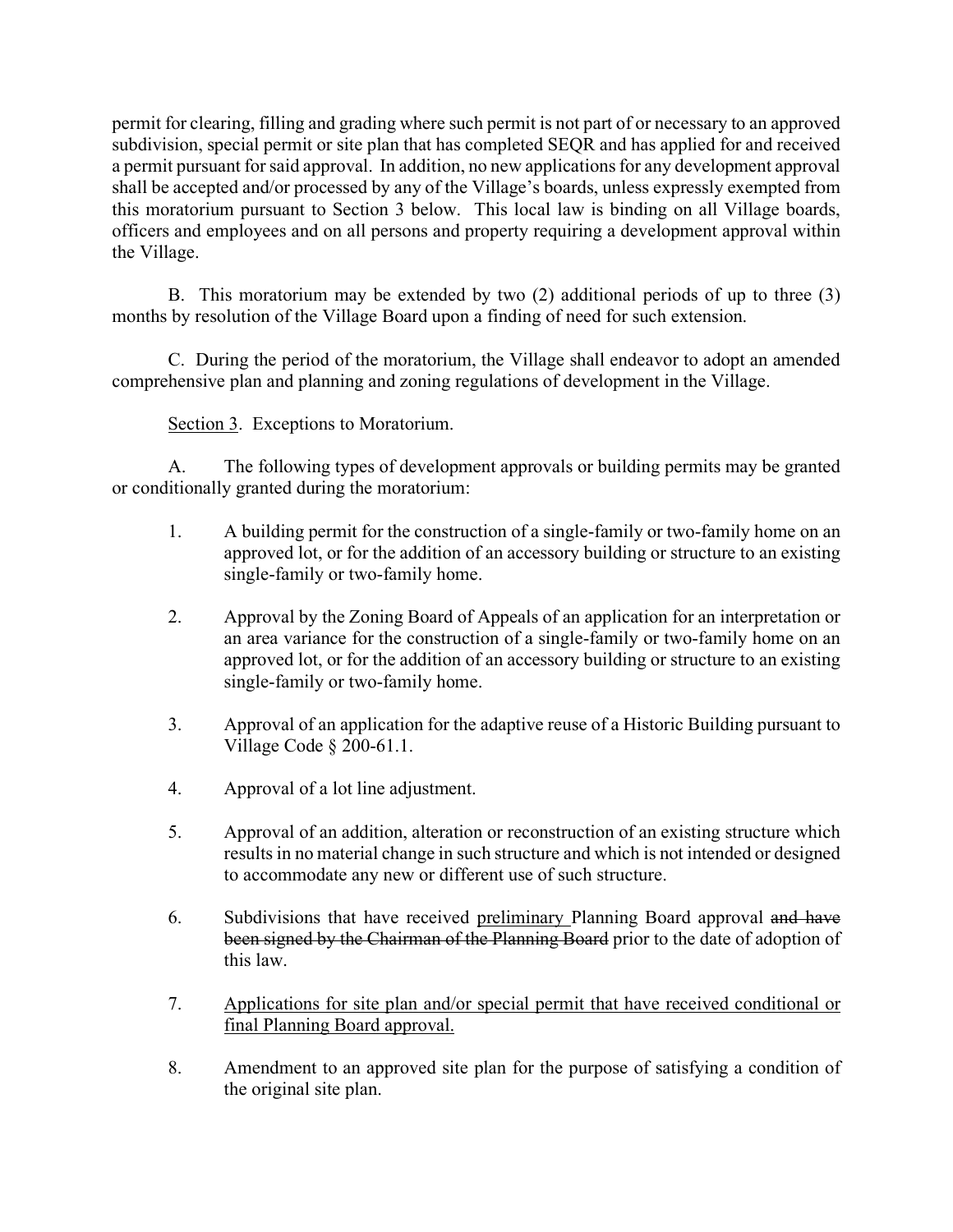- 9. Amendments to an approved site plan which result in no material change and which are not intended or designed to accommodate any new or different use of the property.
- 10. The issuance of building permits to a property that has received final subdivision, site plan or special permit approval.

B. No development approval application shall be accepted for review by any of the Village's boards, officers or employees on or after the date of adoption of this local law, except for an application seeking a development approval described in subsections A.

C. A development approval shall not be granted unless the approved application complies with all zoning and other requirements in effect on the date of approval.

D. An application for a development approval that is not described in subsection A of Section 3 shall not be accepted by the reviewing board or official during the moratorium. However, if a complete application for such development approval was submitted to the reviewing board or official prior to the date of introduction of this local law to the Village Board, the applicant may request the Planning Board to continue review of the application, but such review shall be for SEQR purposes only and shall be undertaken at the property owner's risk.

F. This moratorium shall not prohibit the denial of an application.

Section 4. Administrative Relief from Moratorium.

A. In order to prevent an unlawful taking of property and to prevent irreparable harm, the Village Board is authorized to grant limited relief from this moratorium pursuant to the standards and requirements herein. An applicant seeking such relief shall be required to show by clear and convincing evidence, including credible dollars and cents proof, that the applicant cannot make any reasonable use of its property with any of the uses permitted in the relevant zoning district; that the moratorium causes irreparable injury to the applicant; and that it would be unreasonable and unjust not to grant relief from the moratorium. Any relief granted by the Village Board shall be the minimum necessary and the Village Board may impose conditions on any relief granted.

B. All such applications shall be actions subject to SEQR. The Village Board may designate the Planning Board or the Zoning Board of Appeals, as the case may be, as lead agency for such applications if the Village Board deems it advisable. In the event relief from the moratorium is granted by the Village Board, the applicant shall proceed to other Village board(s) or officials to apply for required development approval(s). Notwithstanding any relief granted pursuant to this section, a development approval shall not be granted unless the approved application complies with all zoning and all other requirements in effect on the date of approval.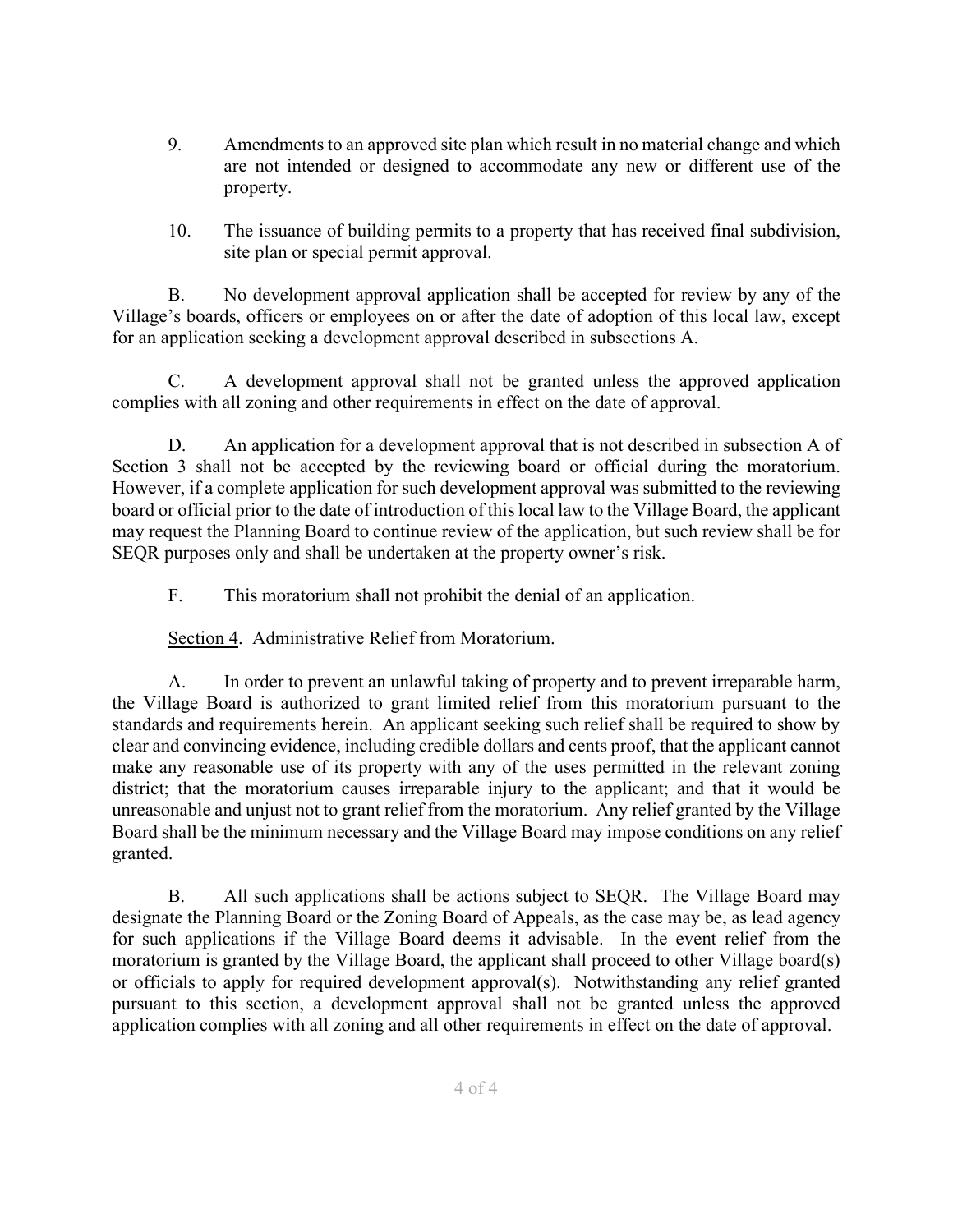C. The applicant or any other person aggrieved by a decision of the Village Board hereunder may apply to the state supreme court pursuant to article seventy-eight of the civil practice laws and rules.

Section 5. Notice to Applicants - Change in Zoning Requirements.

This section provides notice to all applicants that although an application authorized in Section 3 or Section 4 above may proceed through the Planning Board and/or ZBA review process, the property owner proceeds at his or her own risk because such application may be impacted or denied because of a change in zoning requirements. A development approval shall not be granted unless the approved application complies with all zoning and other requirements in effect on the date of approval.

Section 6. Default Approvals Abolished.

Notwithstanding any law, rule, or regulation to the contrary, no development approval shall be granted, deemed granted or dispensed with as a result of the passage of time. Any and all development approvals granted during the period of the moratorium shall require the affirmative vote of the reviewing board(s) with jurisdiction and endorsement of the plat or plan as otherwise required by law.

Section 7. Supersession of Inconsistent Laws, if any.

The Village Board hereby declares its legislative intent to supersede any provision of any local law, rule, or regulation and any provision of the state Village Law or other special law that may be declared inconsistent or in conflict with this local law. The state law provisions that shall be, and hereby are, superseded include, but are not limited to, all of Article 7 of the Village Law and any other provision of law that the Village may supersede pursuant to the state Municipal Home Rule Law and the Constitution of the State of New York. The courts are specifically requested to take notice of this legislative intent and apply such intent in the event the Village has failed to specify any provision of law that may require supersession. The Village Board hereby declares that it would have enacted this local law and superseded such provision had it been apparent.

Section 8. Severability.

If any section, part or provision of this local law or the application thereof to any person, property or circumstance is adjudged invalid by any court of competent jurisdiction, such judgment shall be confined in its operation to the section, part, provision or application directly and expressly adjudged invalid and shall not affect or impair the validity of the remainder of this local law or the application thereof.

Section 9. Effective Date.